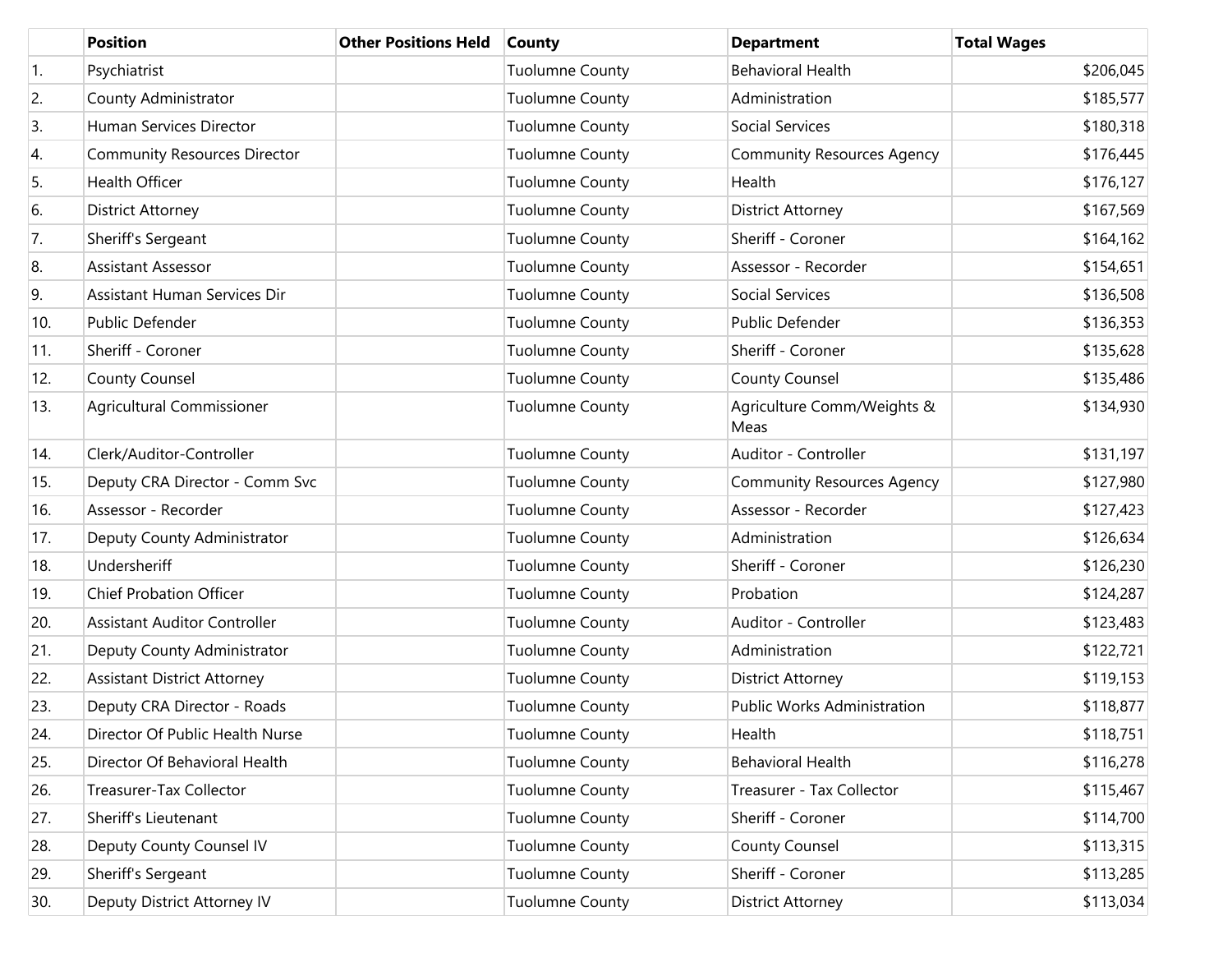| 31. | Deputy County Counsel IV                    | <b>Tuolumne County</b> | <b>County Counsel</b>                | \$112,185 |
|-----|---------------------------------------------|------------------------|--------------------------------------|-----------|
| 32. | Sheriff's Sergeant                          | <b>Tuolumne County</b> | Sheriff - Coroner                    | \$111,156 |
| 33. | Supervising Engineer                        | <b>Tuolumne County</b> | <b>Public Works Administration</b>   | \$108,846 |
| 34. | Probation Division Manager                  | <b>Tuolumne County</b> | Probation                            | \$108,111 |
| 35. | Sheriff's Sergeant                          | <b>Tuolumne County</b> | Sheriff - Coroner                    | \$104,223 |
| 36. | Sheriff's Lieutenant                        | <b>Tuolumne County</b> | Sheriff - Coroner                    | \$103,859 |
| 37. | Deputy Sheriff- Detective +20               | <b>Tuolumne County</b> | Sheriff - Coroner                    | \$102,748 |
| 38. | Sheriff's Sergeant                          | <b>Tuolumne County</b> | Sheriff - Coroner                    | \$102,261 |
| 39. | Network Services Administrator              | <b>Tuolumne County</b> | Information Technology               | \$102,245 |
| 40. | Sheriff's Sergeant                          | <b>Tuolumne County</b> | <b>Tuolumne Narcotics Team</b>       | \$102,170 |
| 41. | Deputy Public Defender IV                   | <b>Tuolumne County</b> | Public Defender                      | \$100,976 |
| 42. | <b>GIS Coordinator</b>                      | <b>Tuolumne County</b> | <b>Community Resources Agency</b>    | \$99,187  |
| 43. | Director Of Environmental Health            | <b>Tuolumne County</b> | <b>Community Resources Agency</b>    | \$99,109  |
| 44. | <b>Probation Division Manager</b>           | <b>Tuolumne County</b> | Probation                            | \$98,403  |
| 45. | Housing Programs Coordinator                | <b>Tuolumne County</b> | <b>Community Resources Agency</b>    | \$98,380  |
| 46. | Sheriff's Sergeant                          | <b>Tuolumne County</b> | <b>Boat Patrol</b>                   | \$97,177  |
| 47. | Deputy Sheriff                              | <b>Tuolumne County</b> | Sheriff - Coroner                    | \$96,791  |
| 48. | County Surveyor                             | <b>Tuolumne County</b> | <b>Community Resources Agency</b>    | \$95,273  |
| 49. | Chief Building Official                     | <b>Tuolumne County</b> | <b>Community Resources Agency</b>    | \$94,466  |
| 50. | Sheriff's Sergeant                          | <b>Tuolumne County</b> | Sheriff - Coroner                    | \$94,172  |
| 51. | Human Resources-Risk Manager                | <b>Tuolumne County</b> | Human Resources - Risk<br>Management | \$94,137  |
| 52. | Deputy County Administrator                 | <b>Tuolumne County</b> | Administration                       | \$94,053  |
| 53. | Welfare Program Manager II                  | <b>Tuolumne County</b> | Social Services                      | \$91,281  |
| 54. | Special Services Deputy Relief              | <b>Tuolumne County</b> | Sheriff - Coroner                    | \$90,827  |
| 55. | Welfare Program Manager II                  | <b>Tuolumne County</b> | Social Services                      | \$89,591  |
| 56. | Sheriff's Sergeant                          | <b>Tuolumne County</b> | Sheriff - Coroner                    | \$89,395  |
| 57. | Public Health Program & Services<br>Manager | <b>Tuolumne County</b> | Health                               | \$89,085  |
| 58. | Deputy Sheriff                              | <b>Tuolumne County</b> | <b>Boat Patrol</b>                   | \$88,227  |
| 59. | Deputy Air Pollution Cont Officer           | <b>Tuolumne County</b> | Air Pollution Control                | \$87,718  |
| 60. | Deputy Sheriff                              | <b>Tuolumne County</b> | Sheriff - Coroner                    | \$87,700  |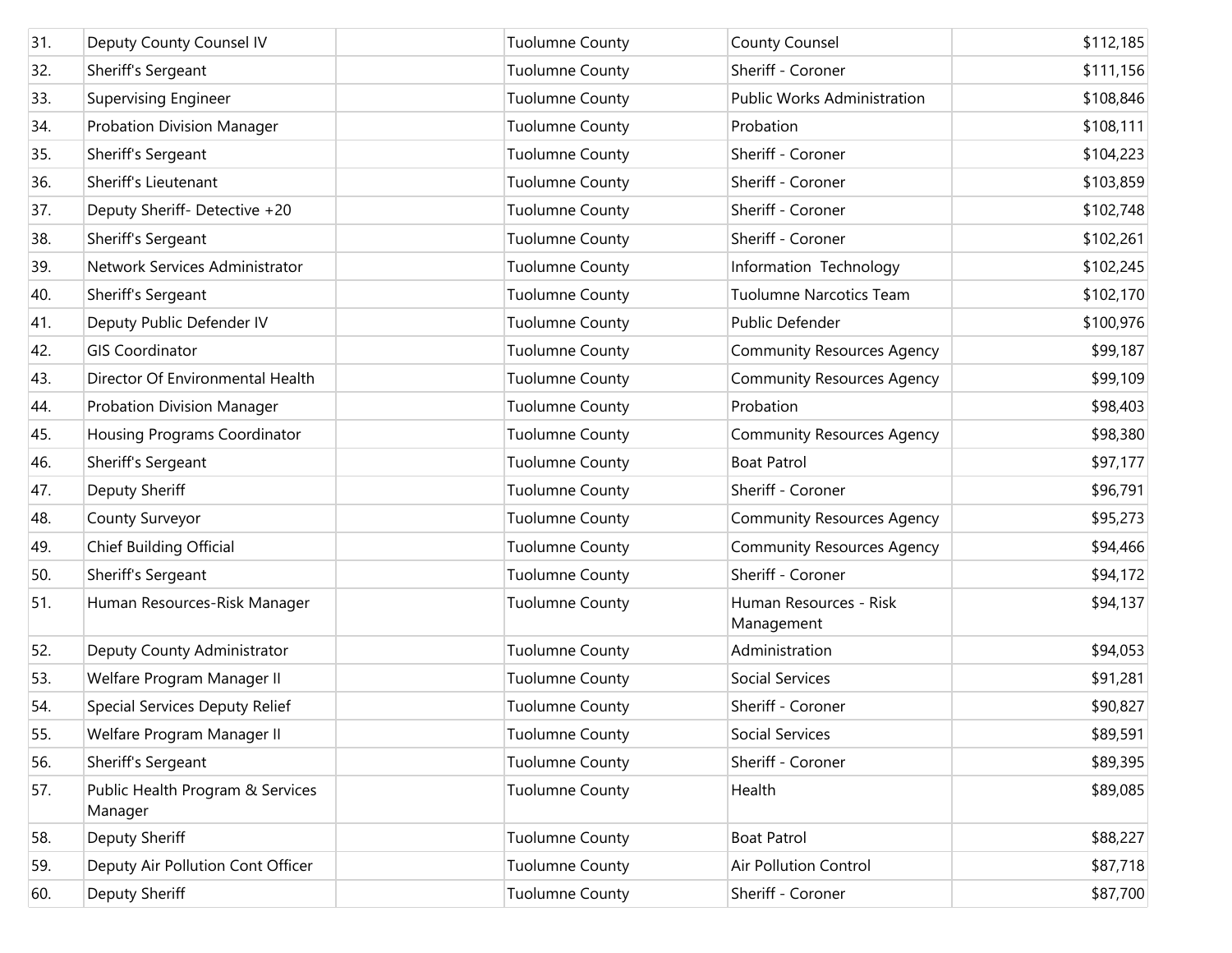| 61. | Deputy Sheriff                     | <b>Tuolumne County</b> | Sheriff - Coroner                 | \$87,213 |
|-----|------------------------------------|------------------------|-----------------------------------|----------|
| 62. | Sheriff's Sergeant                 | <b>Tuolumne County</b> | Sheriff - Coroner                 | \$85,530 |
| 63. | Deputy Sheriff- Detective +20      | <b>Tuolumne County</b> | <b>Tuolumne Narcotics Team</b>    | \$85,360 |
| 64. | Deputy Sheriff Corporal            | <b>Tuolumne County</b> | Sheriff - Coroner                 | \$84,964 |
| 65. | Senior Engineering Assistant       | <b>Tuolumne County</b> | Public Works Administration       | \$84,688 |
| 66. | Deputy Sheriff Corporal            | <b>Tuolumne County</b> | Sheriff - Coroner                 | \$84,673 |
| 67. | Deputy Sheriff- Detective +20      | <b>Tuolumne County</b> | Sheriff - Coroner                 | \$84,085 |
| 68. | Jail Sergeant                      | <b>Tuolumne County</b> | Jail                              | \$83,956 |
| 69. | Sheriff's Detective                | <b>Tuolumne County</b> | Sheriff - Coroner                 | \$83,662 |
| 70. | Airport Manager                    | <b>Tuolumne County</b> | Columbia Airport                  | \$82,316 |
| 71. | Deputy Sheriff Corporal            | <b>Tuolumne County</b> | Sheriff - Coroner                 | \$82,064 |
| 72. | IT Project Coordinator             | <b>Tuolumne County</b> | Information Technology            | \$82,020 |
| 73. | Deputy Sheriff- Detective +20      | <b>Tuolumne County</b> | Sheriff - Coroner                 | \$81,365 |
| 74. | <b>Eligibility Supervisor I</b>    | <b>Tuolumne County</b> | Social Services                   | \$81,209 |
| 75. | <b>Facilities Manager</b>          | <b>Tuolumne County</b> | Facilities Management             | \$81,115 |
| 76. | Deputy Sheriff- Detective +20      | <b>Tuolumne County</b> | <b>Tuolumne Narcotics Team</b>    | \$80,830 |
| 77. | Deputy Sheriff                     | <b>Tuolumne County</b> | Sheriff - Coroner                 | \$79,888 |
| 78. | Welfare Program Manager I          | <b>Tuolumne County</b> | Social Services                   | \$79,866 |
| 79. | Senior Probation Officer           | <b>Tuolumne County</b> | Probation                         | \$79,764 |
| 80. | Sheriff's Jail Commander           | <b>Tuolumne County</b> | Jail                              | \$79,369 |
| 81. | Senior Probation Officer           | <b>Tuolumne County</b> | Probation                         | \$78,932 |
| 82. | Behavioral Health Program Sup      | <b>Tuolumne County</b> | <b>Behavioral Health</b>          | \$78,676 |
| 83. | Sheriff's Sergeant                 | <b>Tuolumne County</b> | Sheriff - Coroner                 | \$78,438 |
| 84. | Deputy Sheriff                     | <b>Tuolumne County</b> | Sheriff - Coroner                 | \$78,367 |
| 85. | Animal Control Manager             | <b>Tuolumne County</b> | <b>Animal Control</b>             | \$77,978 |
| 86. | Jail Sergeant                      | <b>Tuolumne County</b> | Jail                              | \$77,746 |
| 87. | Behavioral Health Clinical Manager | <b>Tuolumne County</b> | <b>Behavioral Health</b>          | \$77,679 |
| 88. | Deputy Sheriff Corporal            | <b>Tuolumne County</b> | Sheriff - Coroner                 | \$77,534 |
| 89. | Principal Plans Examiner           | <b>Tuolumne County</b> | <b>Community Resources Agency</b> | \$77,418 |
| 90. | Deputy Sheriff                     | <b>Tuolumne County</b> | <b>Boat Patrol</b>                | \$77,403 |
| 91. | Senior Probation Officer           | <b>Tuolumne County</b> | Probation                         | \$77,251 |
| 92. | Deputy Sheriff- Detective +20      | <b>Tuolumne County</b> | Sheriff - Coroner                 | \$77,030 |